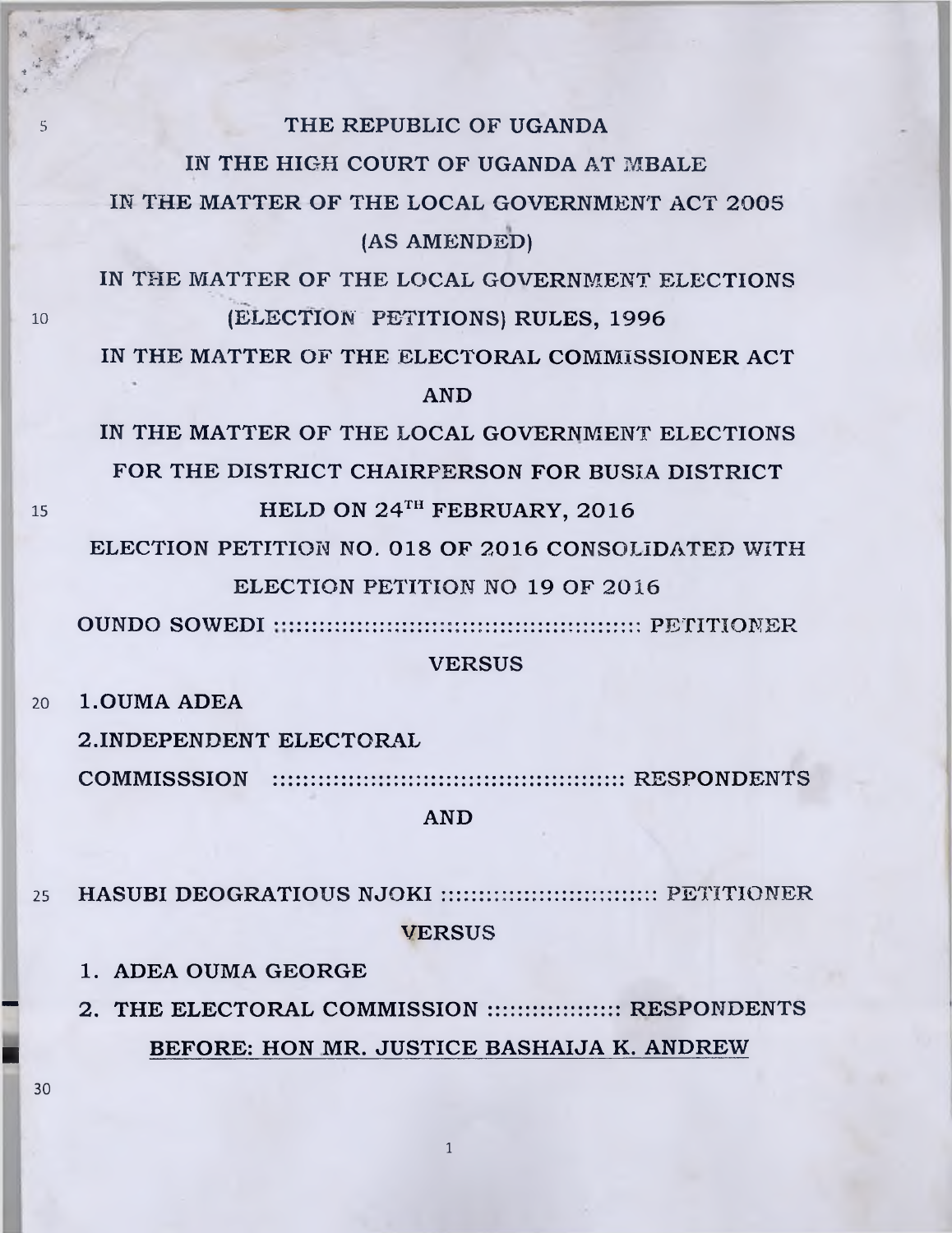#### **JUDGMENT:**

OUNDO SOWEDI *(hereinafter referred to as "Petitioner)* filed the petition against OUMA ADEA, and the Independent Electoral Commission *(hereinafter referred to as the "1st" and "2nd" Respondent"* respectively) seeking declaration that the 1<sup>st</sup> 35 Respondent was at the time of nomination not qualified for election as LCV chairman Busia District; that the election of the 1st Respondent be annulled and fresh elections be conducted; and that the Respondents pays costs of the petition.

- In yet another petition filed by Hasubi Deogratious Njoki 40 *(hereinafter also referred to as "Petitioner)* against the 1<sup>st</sup> and 2<sup>nd</sup> Respondents respectively, the Petitioner seeks declaration that the 1<sup>st</sup> Respondent was not qualified to be nominated and elected as District Chairman Busia District; that the election of the 1st Respondent was null and invalid; that the Petitioner having been 45 returned second with margin difference of only 29 votes be declared the winner and validly elected LCV Chairman, Busia District, that in the alternative, the election be set aside and a new one be held for the Chairman, Busia District, and that the Respondents pay costs of the petition. 50
	- 2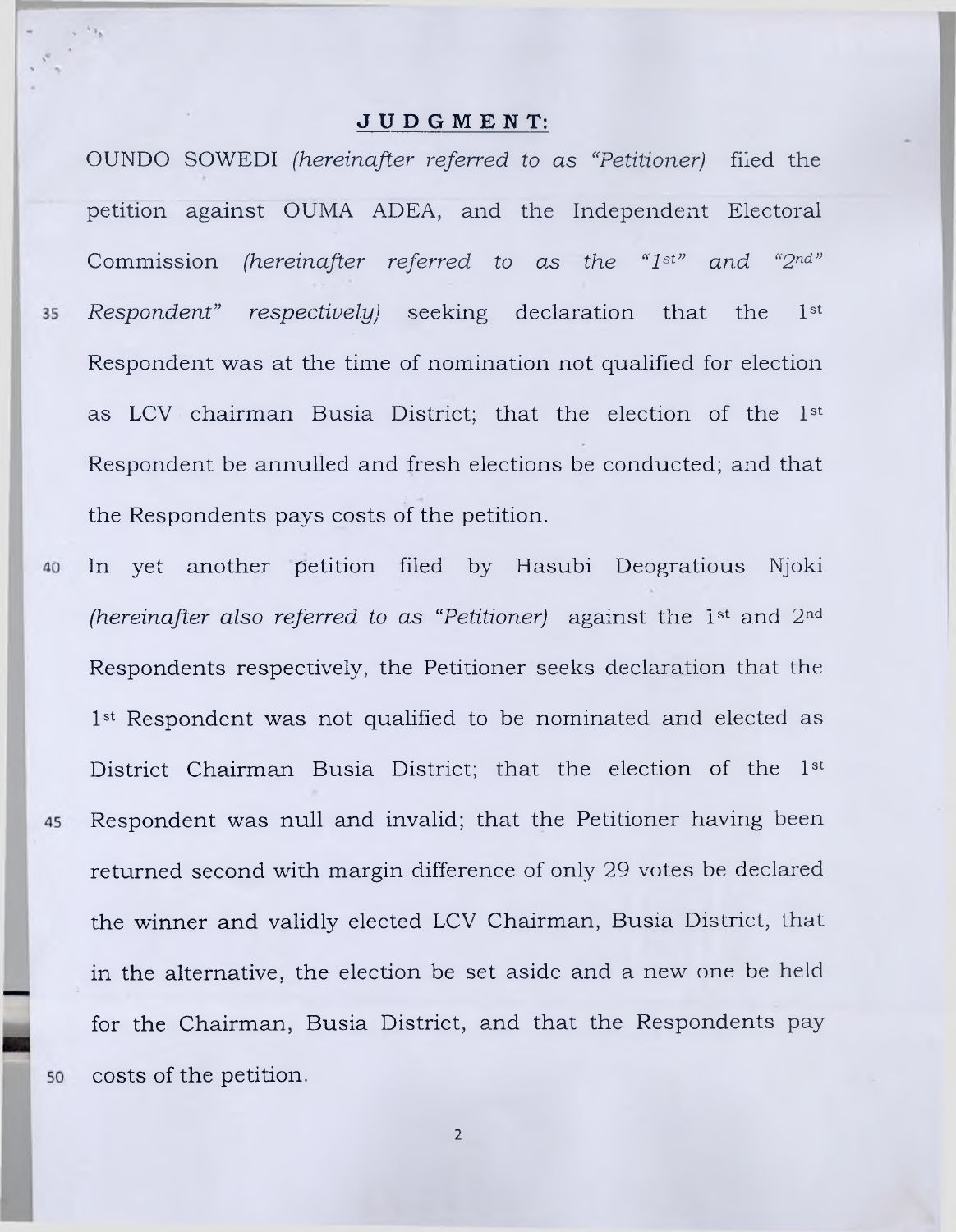The first petition was registered as No. 18 of 2016 and the later as No. 19 of 2016. The two petitions were consolidated by order of court pursuant to **Order 11 r.2 of the Civil Procedure Rules**, and so were the respective applications arising there from, which were 55 all argued and disposed of altogether.

## *Background:*

In 2011, the 1<sup>st</sup>Respondent was charged with the offence of corruptly soliciting and receiving gratification contrary to *section 2(1)* and abuse of Office contrary to *section 11 of the Anti* 60 *Corruption Act.* He was found guilty on both offences by Magistrate Grade 1 Court and convicted and sentenced to a prison term of one year or to pay a fine of  $Shs.2,000,000/$ -. He opted to pay the fine, but subsequently appealed against both conviction and sentence to the High Court.

65 On 8th April, 2014, the High Court dismissed the appeal and upheld both conviction and sentence. The 1st Respondent appealed against the decision of the High Court in the Court of Appeal which, on 9th February, 2016 also dismissed the appeal and upheld the conviction and sentence.

 $\overline{3}$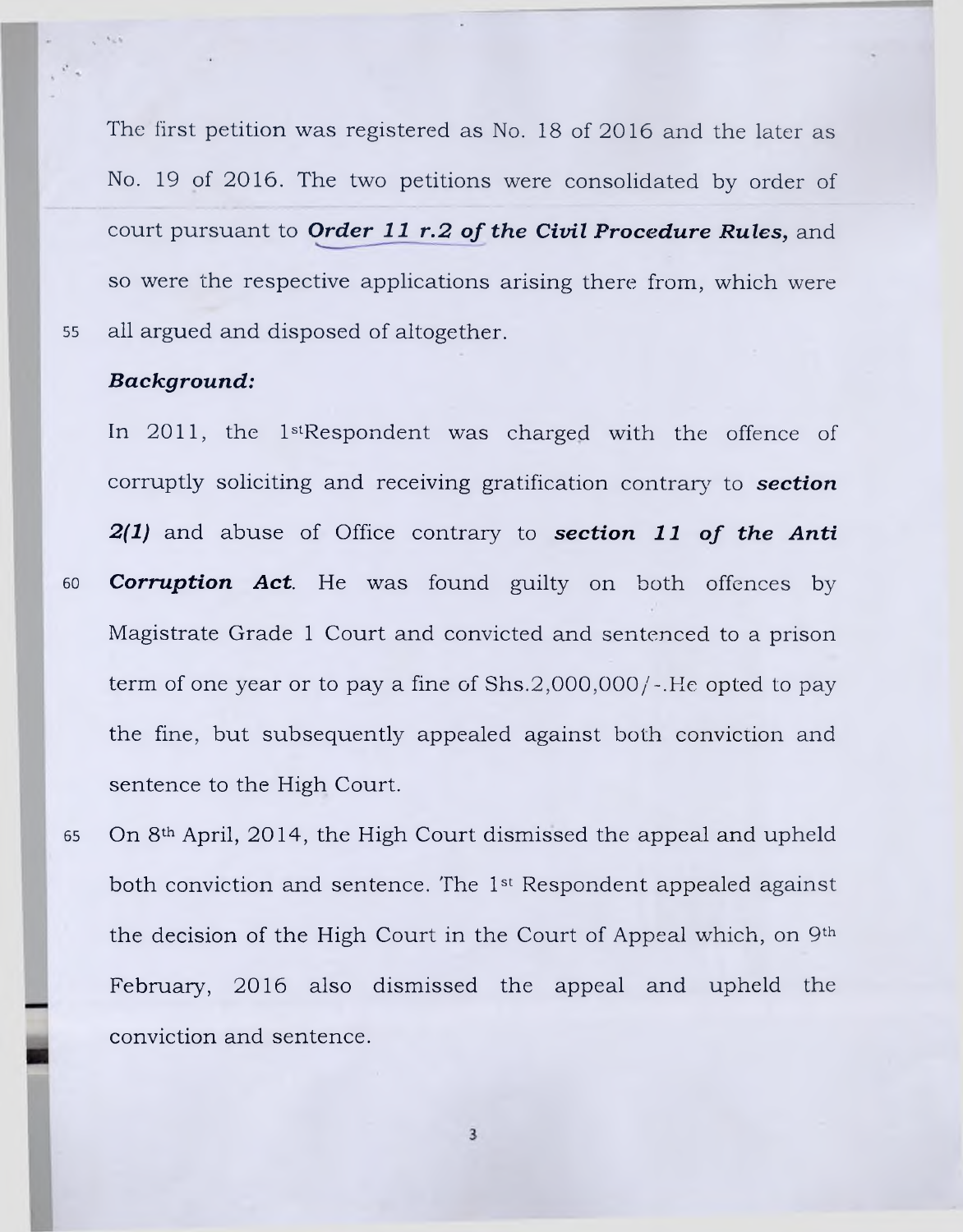On 15th February, 2016, the 1st Respondent lodged a Notice of 70 Appeal in the Court of Appeal Registry against the judgment/decision of the Court of Appeal seeking to appeal to the Supreme Court. The appeal in the Court of Appeal being on a second appeal was the final appeal in the matter and the 1st Respondent could only appeal to the Supreme Court after applying 75 and obtaining a certificate of importance in the Court of Appeal showing that the intended appeal concerns a matter of law of great or general importance, which he never did or obtained. In other words; the 1st Respondent had no automatic right of appeal to the Supreme Court from the decision of the Court of Appeal. 80

The consolidated petitions were fixed for hearing on 28th June, 2016. On the date, however, the 1st Respondent applied for leave to file his answer to the respective petitions out of time. He contended that he was never served with the petitions, which were served by substituted service through news papers. Leave was granted for the 85 1<sup>st</sup> Respondent to file his answer on or by 30<sup>th</sup> June, 2016, and the hearing of the consolidated petitions was fixed for 1st July, 2016. On 30thJune, 2016, the 1st Respondent filed Miscellaneous Application No.82 of 2016 in the Court of Appeal seeking a

artice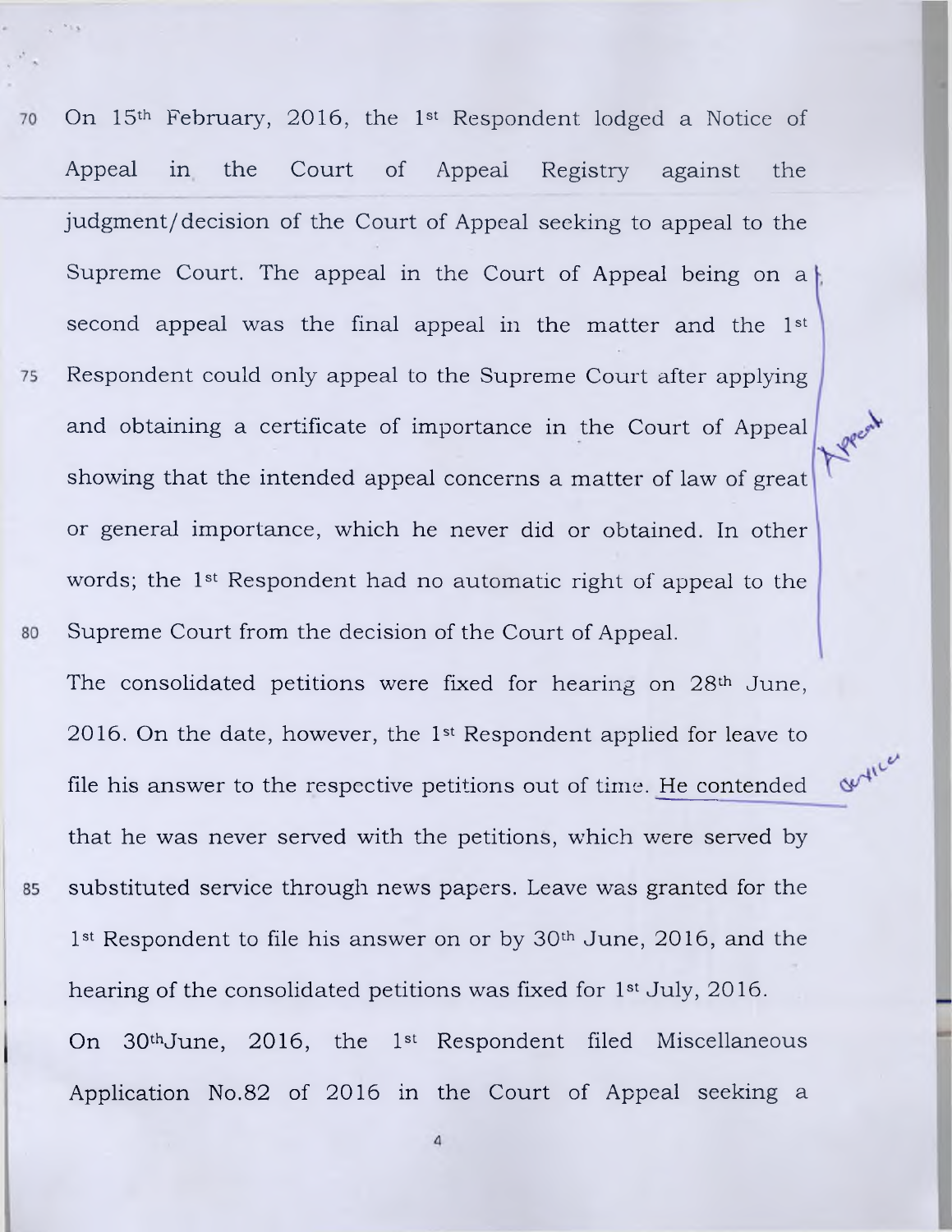- 90 certificate of importance to appeal to the Supreme Court. No date was fixed for its hearing. Worthy of note is that the said application was filed just two days after the adjournment of the instant petitions to enable the 1st Respondent file his answer on or by 30th June, 2016 and the hearing to proceed on 1st July 2016.
- 95 On 1<sup>st</sup>July, 2016 the actual date of the hearing of the consolidated petitions, counsel for the 1st Respondent, Mr. Jude Byamukama, filed the respective answers to the petitions. He attached a copy of the Miscellaneous Application No.82 of 2016 which he filed in the Court of Appeal the previous day seeking certificate.
- ioo I have labored to set out these facts in detail; particularly including Miscellaneous Application 82 of 2016 in the Court of Appeal, because it is essentially the mainstay of the 1st Respondent's case. He contends that the application is evidence that he has not exhausted his rights of appeal against his conviction under the 105 appellate system. That as such any decision to bar him from contesting or holding a public office on account of his conviction and sentence before his rights have been finally and conclusively pronounced up by the highest and final appellate court in the land would be violation of his constitutional rights.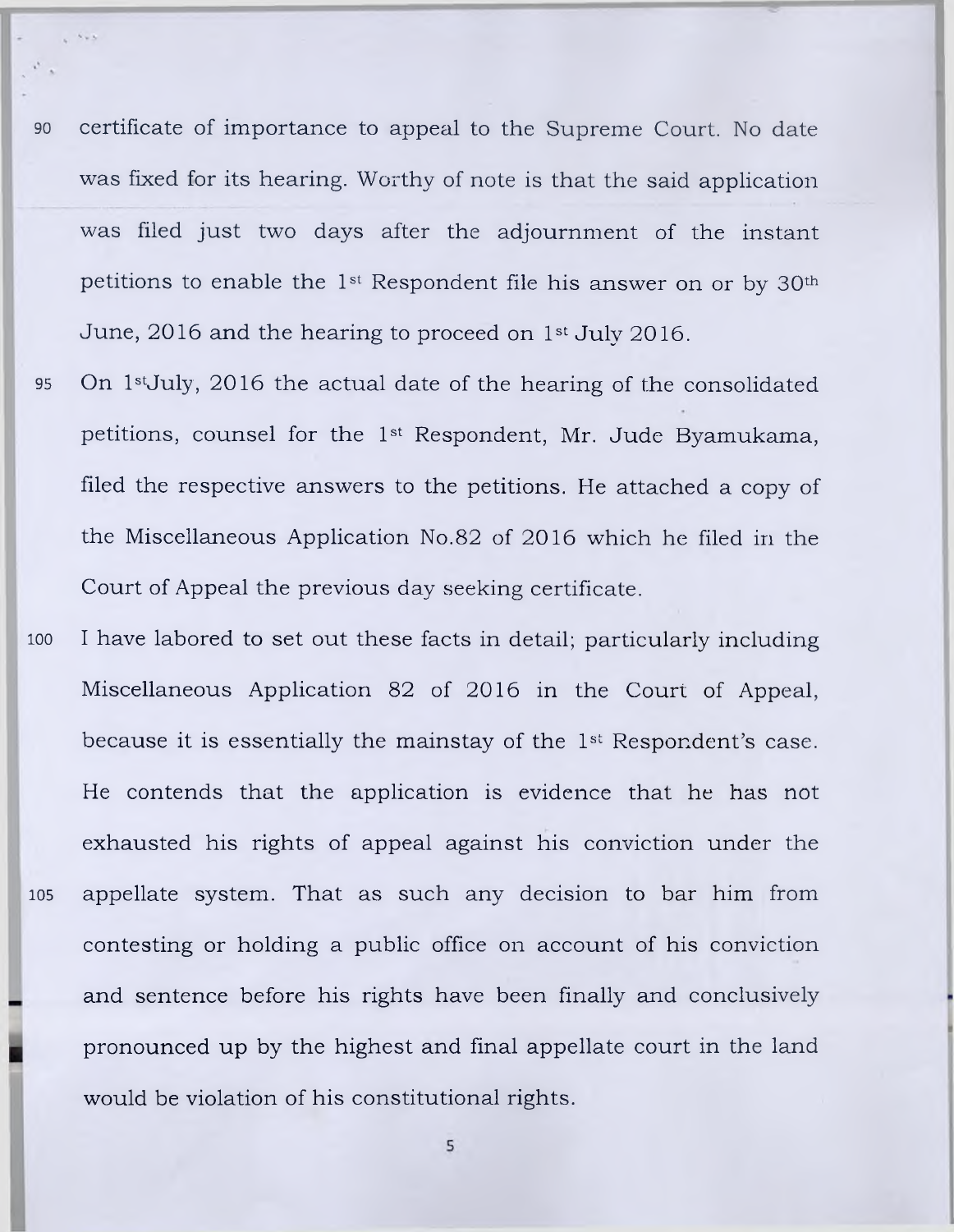- A scheduling conference was conducted and the following were the 110 admitted facts;
	- (i) That on 28th March, 2013, the 1st Respondent was convicted of contrary to *section 2(a)* and abuse of office contrary to **section 26 of the Anti Corruption Act, 2009** (as amended).
- (ii) That as a consequence the 1st Respondent was sentenced to 115 one year imprisonment or to pay a fine of Shs. 2 million, and he paid the fine.
	- (iii)That he subsequently he appealed against the conviction and sentence on 8th April, 2014 to the High Court which dismissed the appeal and upheld the sentence and conviction.
	- (iv) That the 1<sup>st</sup> Respondent appealed to the court of Appeal on  $9<sup>th</sup>$ February, 2016 which dismissed the appeal and upheld the conviction and sentence.
	- (v) That on 24th February, 2016, the 1st Respondent contested with both Petitioners, Namulanda Bernard Wafula, Wandera Geoffrey, Wasswa Simon, and Estone Wanyama Oundo, as candidates for LCV Chairman, Busia District.
	- (vi)That the 2nd Respondent declared the 1st Respondent winner and validly elected LCV chairperson Busia.

6

120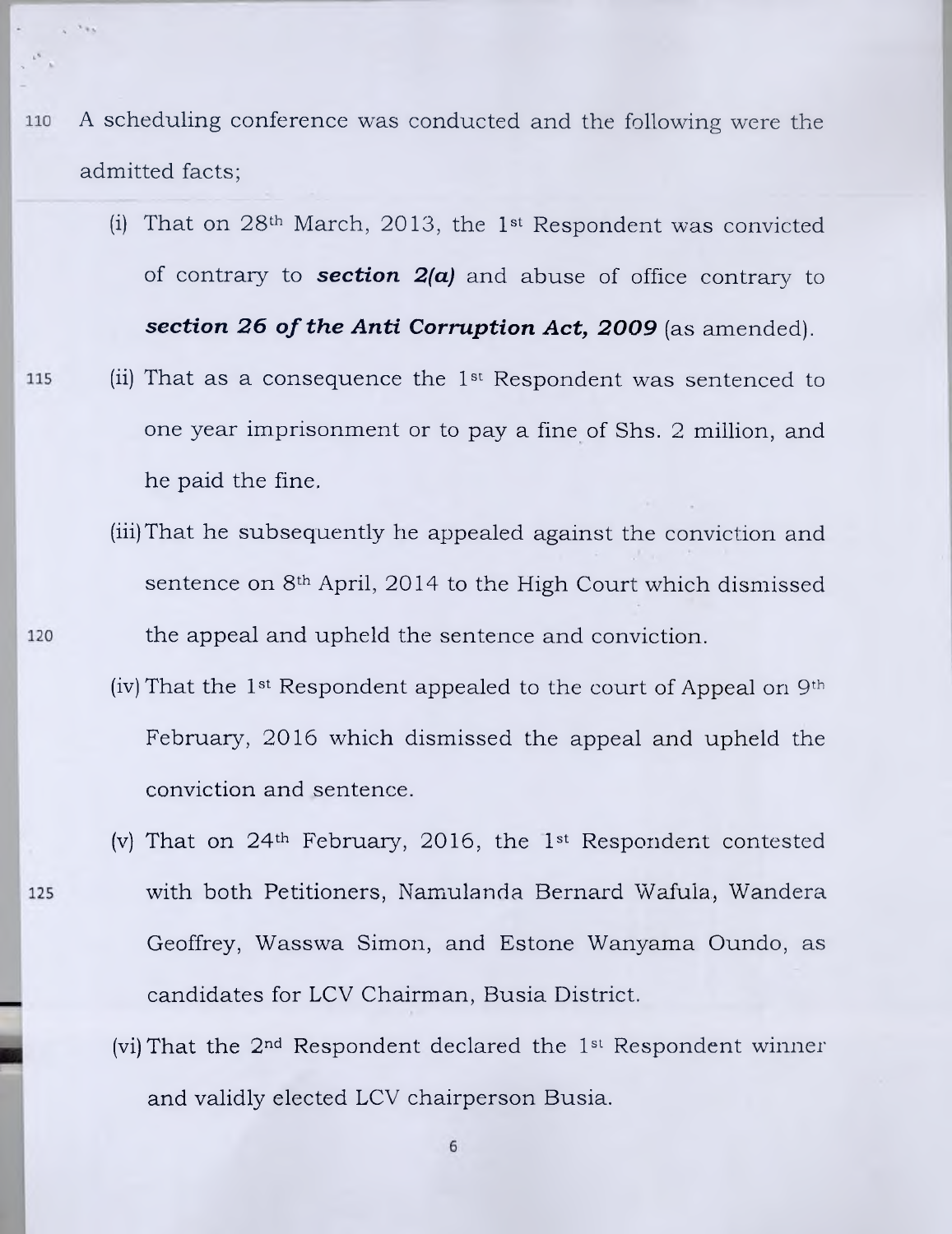130 Two issues were framed for determination as follows;

*(1) Whether at the time of the elections and nomination the 1st Respondent was not qualified for election as LCV Chairperson for Busia District.*

# *(2) What remedies are available to the petitioners?*

135 The Petitioner in No. 18 of 2016 was represented by Mr. Andrew Lumonya. The 2nd Respondent in Petition No. .18 of 2016 who is the same in No. 19 of 2016 was represented by Mr. Kyazze Joseph and Mr. Richard Latigo respectively. Mr. Jude Byamukama represented the 1st Respondent in both consolidated petitions. All learned 140 counsel made submissions and supplied authorities; for which I am thankful to them. Issue No. 1 being purely an issue of law, all counsel for the parties opted to make submissions on the particular issue and not to call witness for cross-examination.

*Issue No. 1: Whether at the time of the elections and* 145 *nomination the 1st Respondent was not qualified for election as LCV Chairperson for Busia District.*

At the centre of the issue is the contention of the Petitioners that the 1st Respondent was at the time of nominations and elections legally disqualified from contesting as candidate for the office of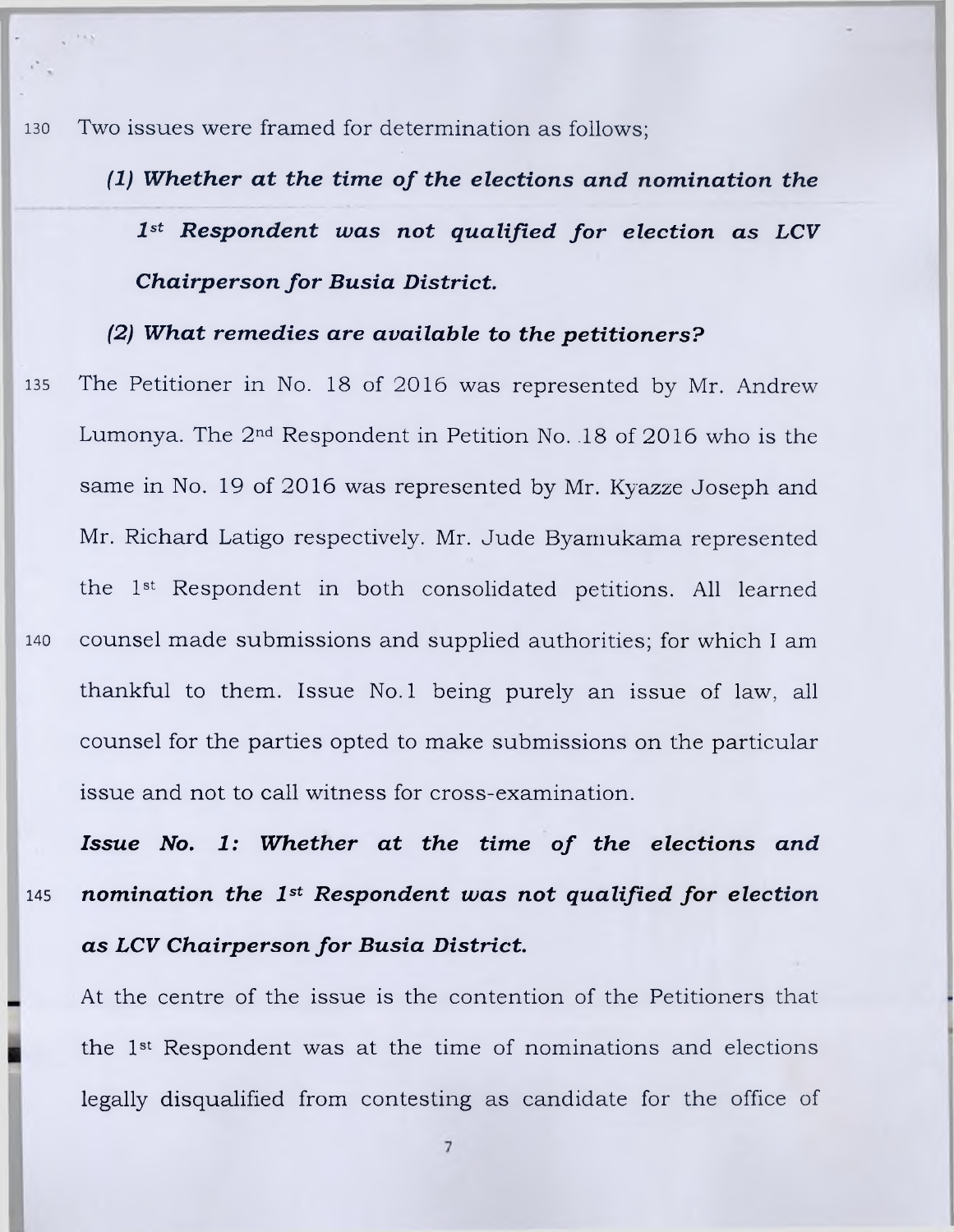150 LCV chairperson having been convicted and sentenced by a competent court of law for the offences of corrupdy soliciting and receiving gratification contrary to *section 2(a)* and abuse of office contrary to **section 26 of the Anti Corruption Act (supra)**. Further, that under *section 46 (supra),* a person convicted and 155 sentenced of the offence under *section 2(a)* of the Act, among the other offences listed there under, is automatically disqualified from holding a public office for a period for ten years from the date of conviction. Mr. Andrew Lumonya in particular argued that the office of the LCV chairperson of district is a public office, and that the 160 conviction of the 1st Respondent by court of the specified offences under the *Anti Corruption Act (supra)* automatically barred him from contesting or holding the public office.

In their respective submissions, counsel for the Petitioners further faulted the 2nd Respondent for having allowed the nomination and 165 election of the 1st Respondent despite being variously notified of the court decision and made aware of the conviction and sentence of the 1st Respondent which disqualified him from nomination for election as LCV chairman.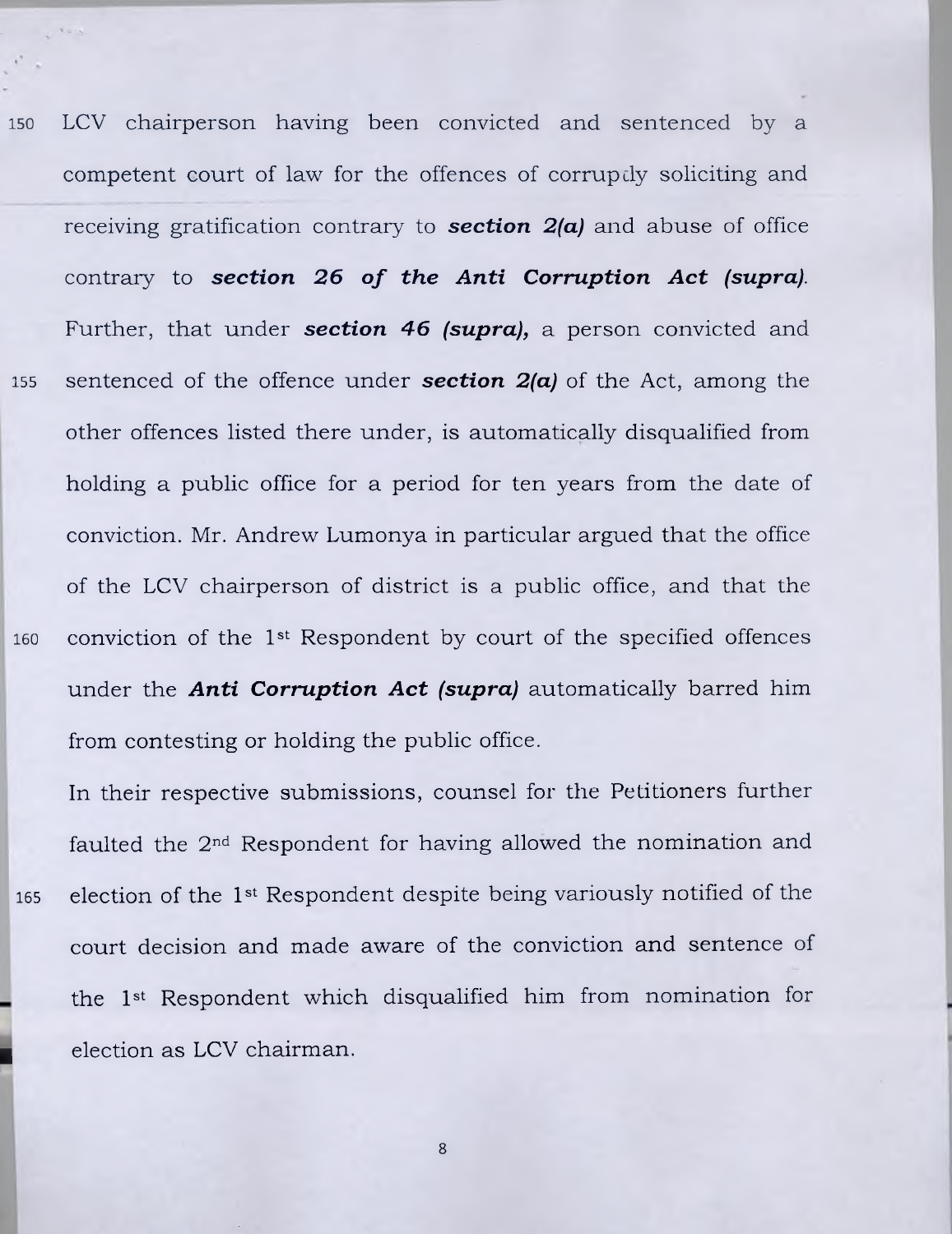In reply Mr. Jude Byamukama, counsel for the 1st Respondent, 170 cited the case of *Mugisha Gregory vs. Uganda Criminal Ref: No. 1 79 of 2011* in which the Court of Appeal held that the right of appeal to a convicted person is rooted in the Constitution which also recognises the right of an appellant in appealable cases to appeal, where applicable, to the highest appellate court of the land. 175 Mr. Byamukama vehemently argued that in this case the 1st Respondent was still actively pursuing his right of appeal under the appellate system, and that it is not until the final appellate court has pronounced itself on the conviction and sentence that the 1st Respondent's constitutional right to the presumption of innocence iso is completely extinguished. Further, that since that presumption of innocence still prevails, any decision that has the effect of barring the 1st Respondent from the contesting or holding of a public office would be a violation of his constitutional rights.

Mr. Byamukama advanced the view that *Section 46 (supra)* can **<sup>185</sup>** only be invoked as a bar to holding a public office only after the individual in question has fully exhausted his rights within the appellate system. That there must be a definite final judgment upholding a conviction from which no appeal has preferred or steps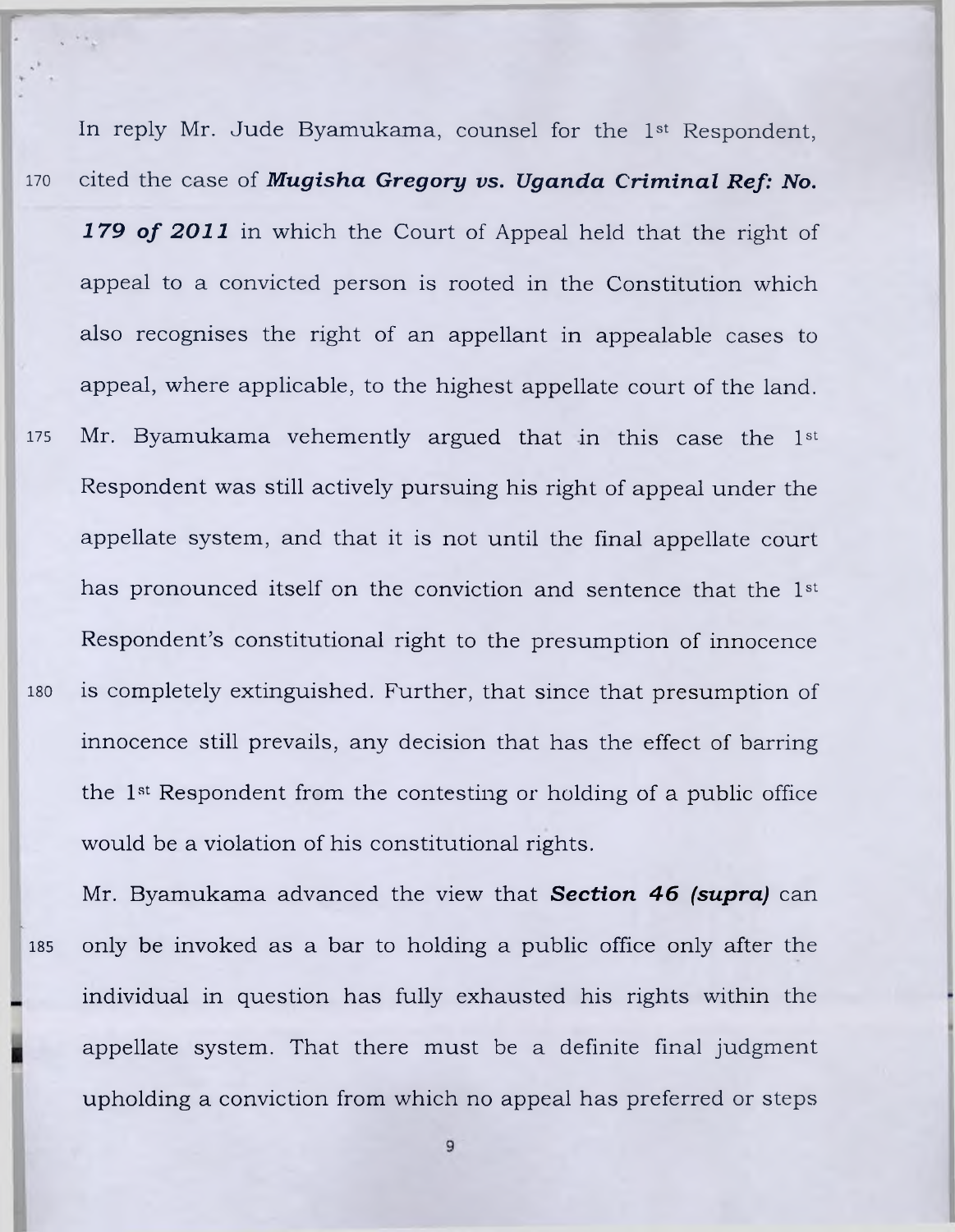taken to challenge the said decision. Further, that the 190 determination based on the fact that the 1st Respondent is a convict; which does not take into account the fact that the has taken definite steps to challenge his conviction will be a violation of *Article 28(3)* of the *Constitution* as was stated in the *Mugisha Gregory case* (supra). Counsel argued that the said issue of law 195 under determination is quite premature and cannot be relied upon to entirely dispose of the instant consolidated petitions, and that it should be dismissed with costs.

 $\mathbf{v}$ 

Mr. Latigo Richard and Mr. Kyazze Joseph counsel for the 2ndRespondent in Petition No. 18 of 2016, and No. 19 of 2016 200 respectively, submitted primarily that the 2nd Respondent cannot be faulted for having allowed the nomination and election of the 1st Respondent. They argued that the issue of the 1st Respondent's conviction and sentence was not in the 2nd Respondent's knowledge, as it was never brought to its attention. That for this reason the 2<sup>nd</sup> 205 Respondent could not take steps to disqualify the 1st Respondent from nomination without the 2nd Respondent having been served with copies of the 1st Respondent's conviction and sentence. They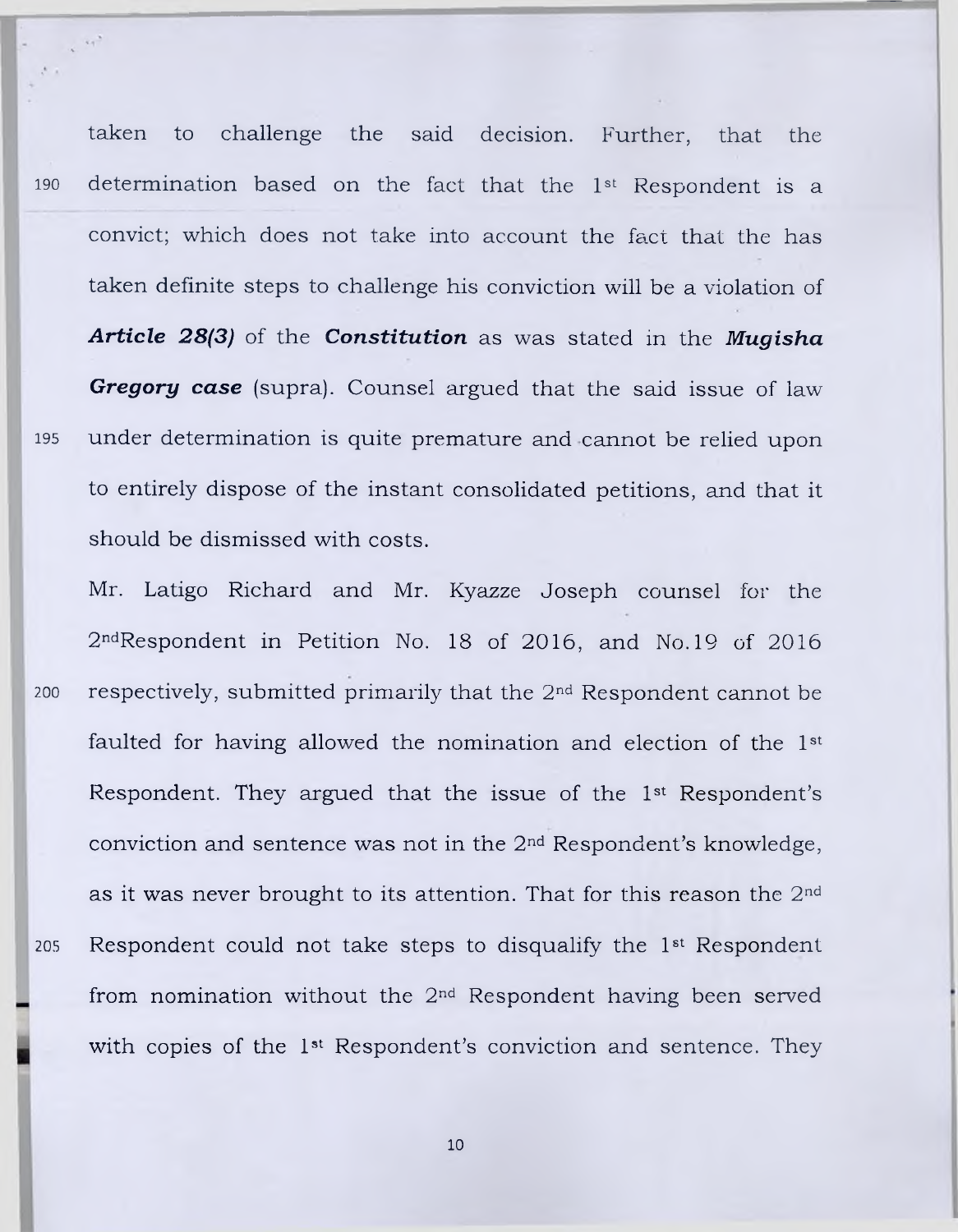submitted that the respective petitions against the 2nd Respondent should therefore be dismissed with costs.

210 *Opinion:*

The main contention of the respective Petitioners is that the 1st Respondent was at the time of nomination legally disqualified to stand for election as LCV Chairman, Busia District. As can be discerned from the pleadings and supporting affidavits, the 215 Petitioners do not contest the 1st Respondent as not being qualified in the academic sense or in the context of the required qualification under *Section 111(3) and (4) of the Local Governments Act (supra).* Rather, they premise the issue on the stand point of the statutory bar which curtails the 1st Respondent's nomination and 220 election to the seat of LCV chairman for Busia District.

It is an admitted fact that the 1st Respondent was convicted of the offences of corruptly receiving gratification contrary to *Section 2(a)* and abuse of office contrary to **Section 26 of the Anti Corruption** Act (supra). He was sentenced to one year imprisonment or to pay 225 a fine of Shs.2 million. He opted for a fine and paid, but subsequently appealed to the High Court, which upheld both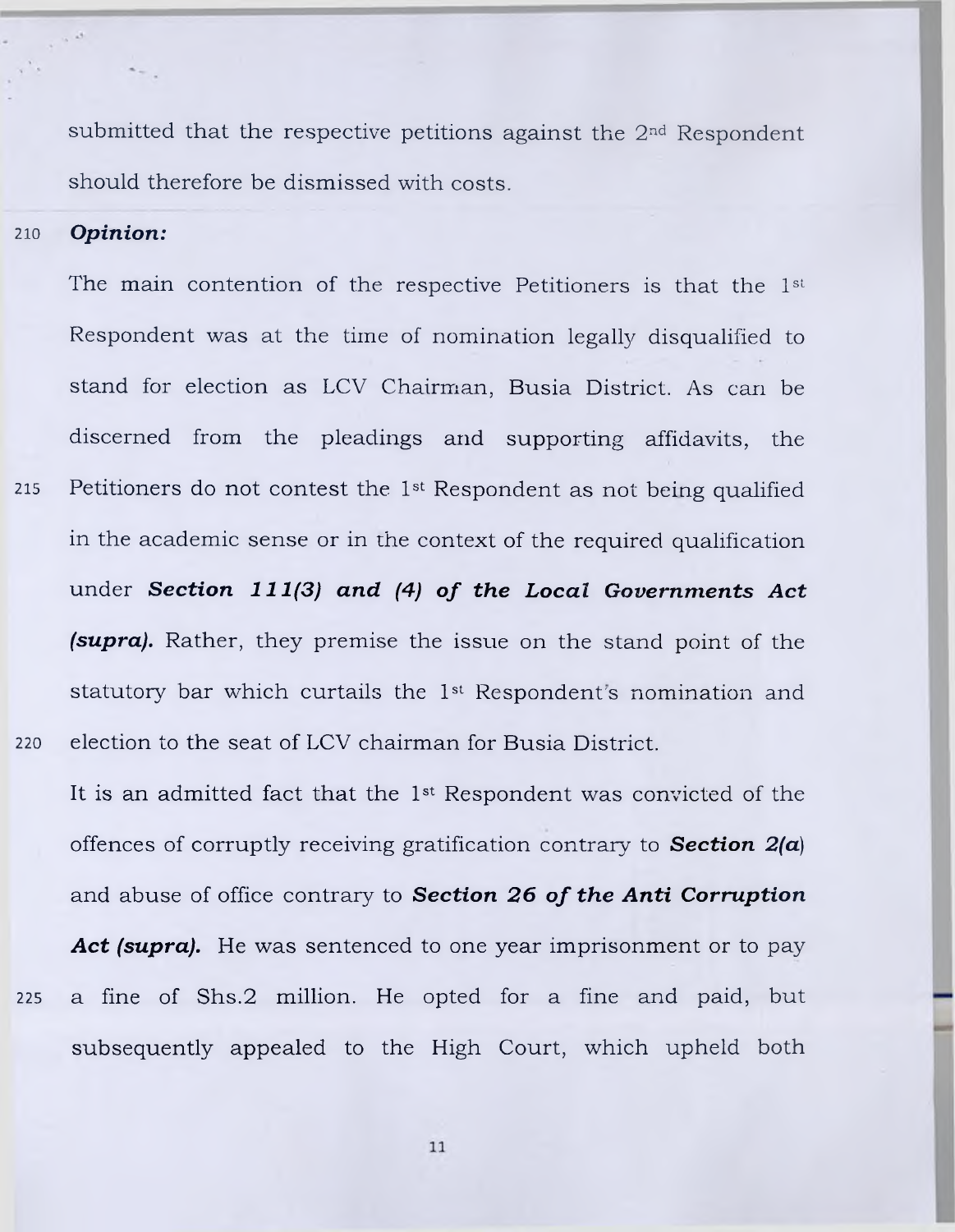conviction and sentence. In his second and final appeal to the court of Appeal, the conviction and sentence were also upheld.

**Section 46 of the Anti - corruption Act (supra)** provides that:

- <sup>230</sup> "<sup>4</sup> A person who is convicted of an offence under Section 2, *3, 4, 5, 6,*.......... *25 shall be disqualified from holding a public office for a period of ten years from his or her conviction. "*
- The provision is mandatory by the choice of the use of the term 235 "shall". Under *Section 1(d) (supra),* a district council local council and any committee of any such council are defined as "public body". The district council being a "public body" means the office of the LCV is recognised as a public office under the law. This being the position of the law, it means that the 1st Respondent's 240 conviction and sentence by court automatically barred him from holding a public office for a period of ten years from the date of his conviction. Logically, it inevitably rendered him legally not qualified for nomination for election as LCV chairman, Busia District.

Mr. Judge Byamukama strenuously argued that despite the 245 conviction and sentence, the 1st Respondent still has his right of appeal protected under the Constitution, and that until he exhausts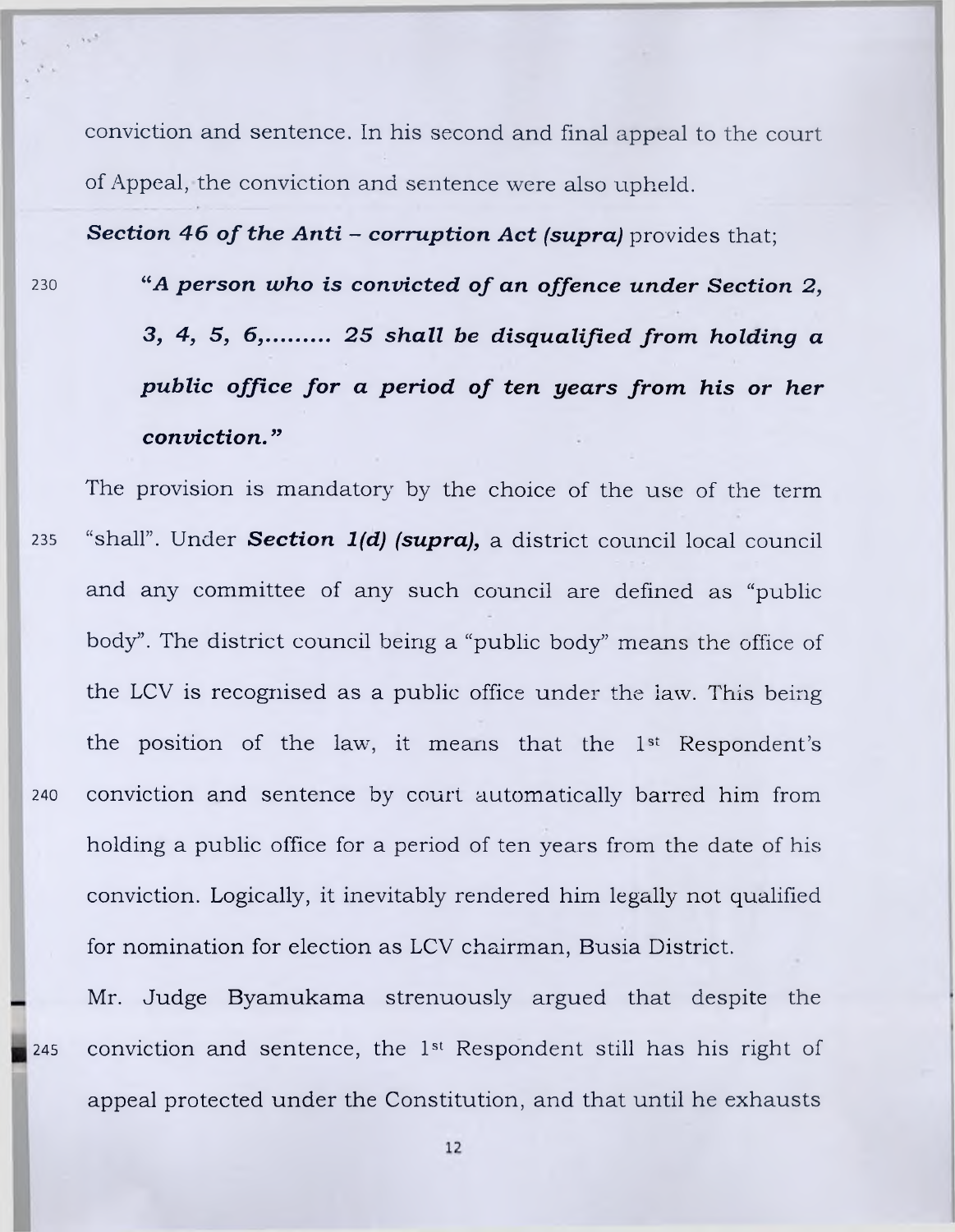all the appellate avenues available to him, his right to the presumption of innocence still prevails, and that he cannot be barred from holding a public office on account of the conviction and 250 sentence against which he is actively pursuing an appeal. He relied on the case of *Mugisha Gregory (supra).*

With due respect to Mr. Byamukama, the case he cited enunciated an important principle of law which, however, does not support his argument. Their Lordships in the cited case unequivocally stated 255 that once a person is convicted of a criminal offence, his or her status is changed with its implications on his right to the presumption of innocence. In other words; a convicted person can no longer enjoy the same rights to presumption of innocence as when he was charged simply because he has been found and 260 pronounced guilty by a competent court of law. In the cited case their Lordships were considering the right of a convicted person to apply for bail pending appeal. They recognized an appeal as a constitutional right, where it is available to a convict in appealable cases; and where applicable, to the highest appellate court in the 265 land. Their Lordship guardedly held that to a certain extent the appellant's right to presumption of innocence is not completely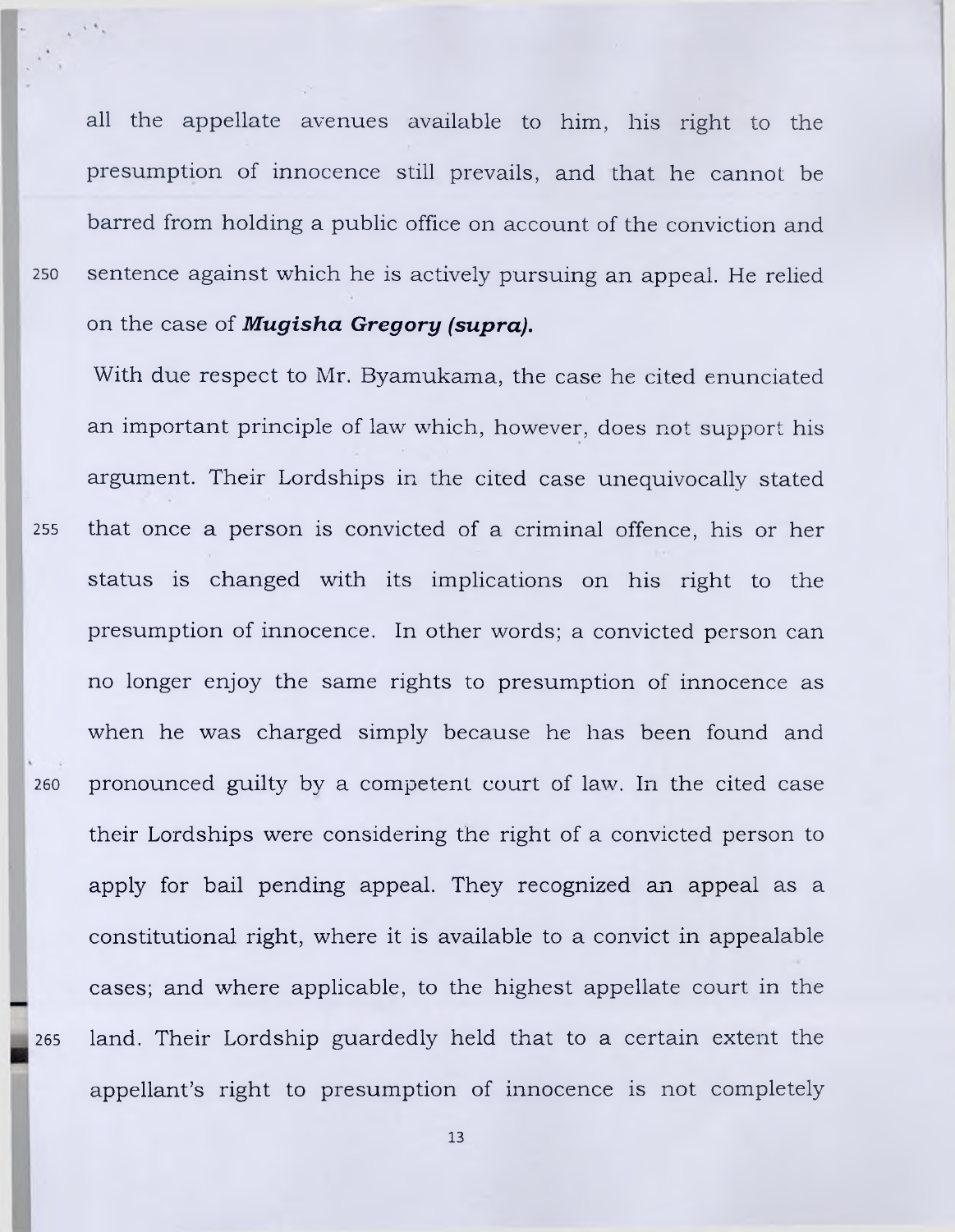extinguished and it remains until the final appellate court in the matter has conclusively determined the appeal. They concluded that point as follows;

 $\epsilon$  and

# **<sup>270</sup>** *"In our view, any prior conviction of the appellant before his or her appeal is finally determined only suspends his/her right to presumption of innocence. "*

I entirely agree that the case set the correct principle of the law, which is also binding on this court. I must, however, emphasize 275 that the case made a clear distinction of rights of a convicted person and rights of an appellant. One must necessarily be an appellant against a conviction to enjoy the "suspended" right to the presumption of innocence. The principle presupposes the existence of a substantive appeal against conviction for a convicted person to 280 be recognized under the law as an appellant and to be availed of the rights due of an appellant. Until that is done, the convicted person legally remains in the domain of a convict, and cannot by any stretch of imagination be presumed to be innocent or entitled to the right of presumption of innocence. The right to the presumption of **<sup>285</sup>** innocence only accrues after he or she has availed himself or herself of that right by filing a substantive appeal against his or her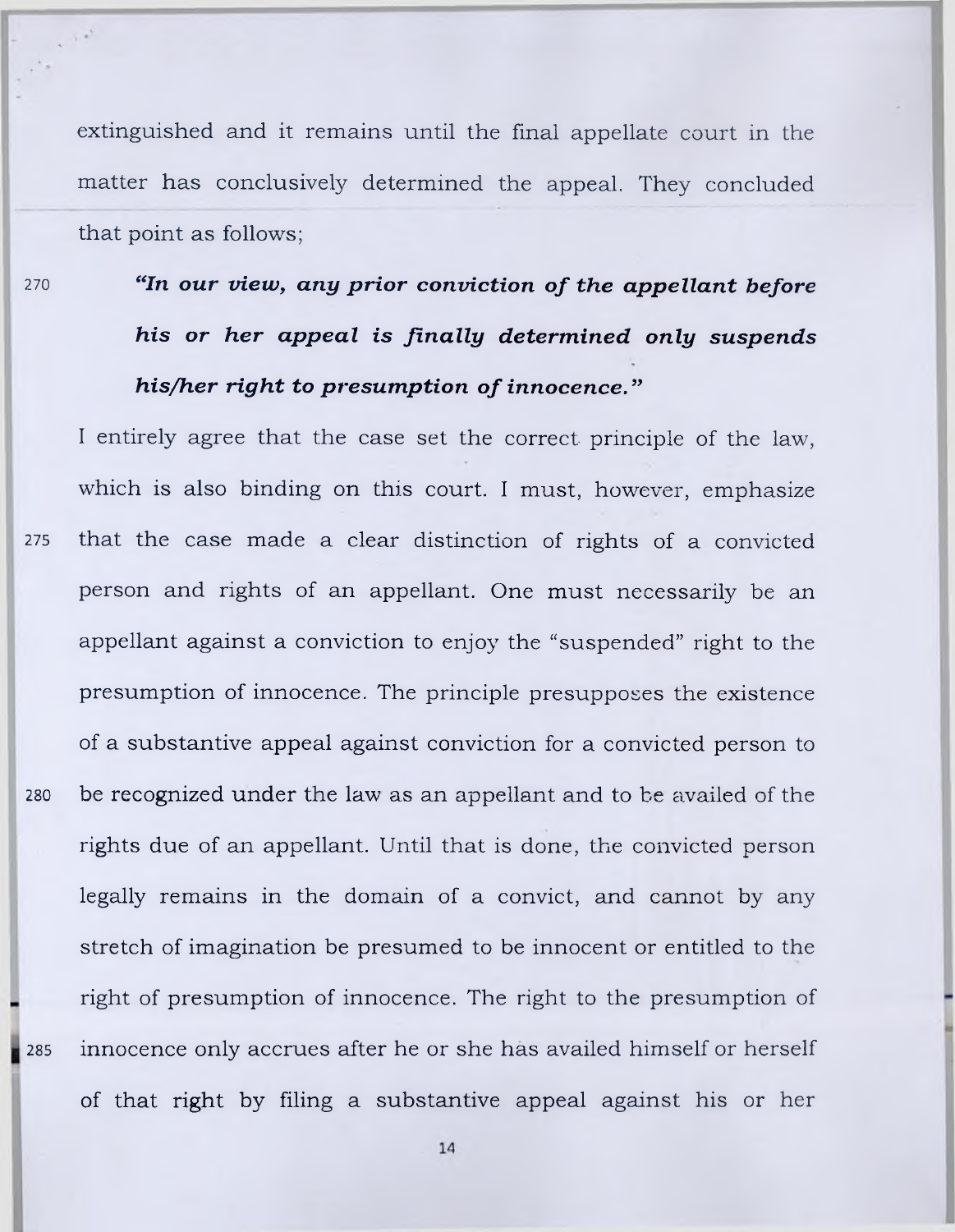conviction. This finding is more poignant in cases of bail pending appeal where the primary consideration is whether there is a pending appeal. See: *Arvind Patel vs. Uganda, S C Crim.* 290 **Application No.1 of 2003** per Oder JSC (R.I.P.). No appellate court would grant bail pending appeal when there is no substantive appeal filed. This extends even to cases where a convict has an automatic right of appeal. The appellate court would not risk speculating as to whether the convicted person will pursue his 295 rights of appeal or not.

The other point to note is that the right to appeal is generally a creature of statute except in a few instances where an appeal is as of right. Otherwise, appeals are with the leave of court. See: *Shah vs. Attorney General [1970] EA 543.* The right to appeal does not 300 accrue until the person has availed himself that right through the due process of the law establishing the right. That is primarily what their Lordships in *Mugisha Gregory case* (supra) meant when they stated (at page 12 of the judgment) that the supreme law recognizes the right of an appellant "in appealable cases" to appeal to, where 305 applicable; to the highest appellate court in the country. By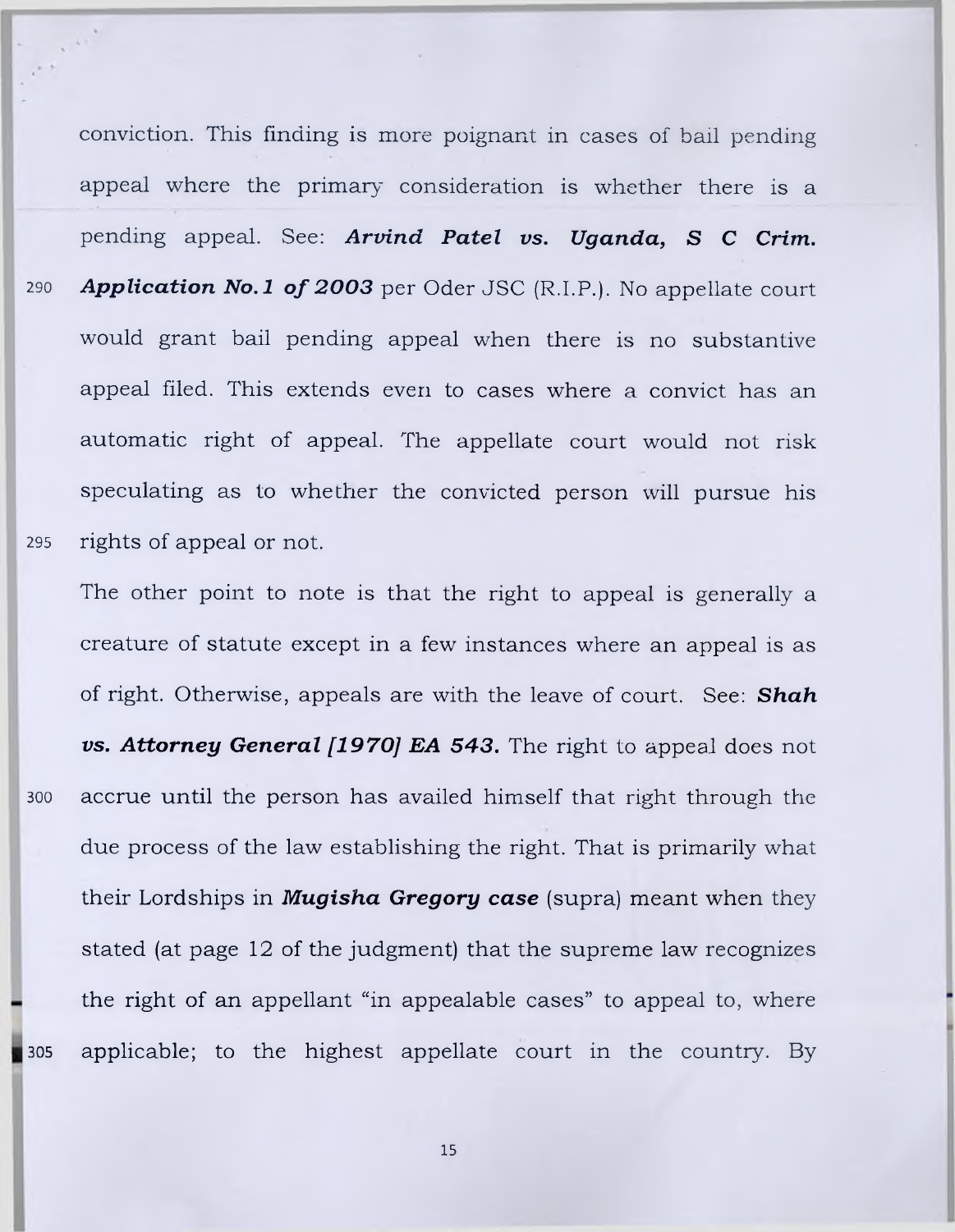necessary implications, it means that some appeals lie as of right to the highest court in the land and others do not.

The case of the 1st Respondent's conviction is not one of such cases where the law recognises the automatic right of appeal to the 310 highest court in the land. By virtue of *Section 6(2) Judicature Act (Cap. 13)* and *Section 73* of the *Civil Procedure Act (Cap. 72)* the 1<sup>st</sup> Respondent's second appeal was to the Court of Appeal which was the final appellate court in the matter. At that point all avenues of appeal were legally curtailed and the right to presumption of 315 innocence was also completely extinguished and it would remain so until the 1st Respondent obtained the certificate of importance from the Court of Appeal, which he has not got up to now. Hurriedly filing an application for a certificate just after the petitions challenging his qualification for a public office are set for hearing 320 does not amount to "actively pursuing rights of appeal" as argued by Mr. Byamukama. If anything, it demonstrates bad faith on part of the 1st Respondent and a vain pre - emptive measure to forestall the hearing of the petitions against him.

It is in no doubt that the 1st Respondent cannot be considered as an 325 appellant within the meaning of the law to be entitled to the right to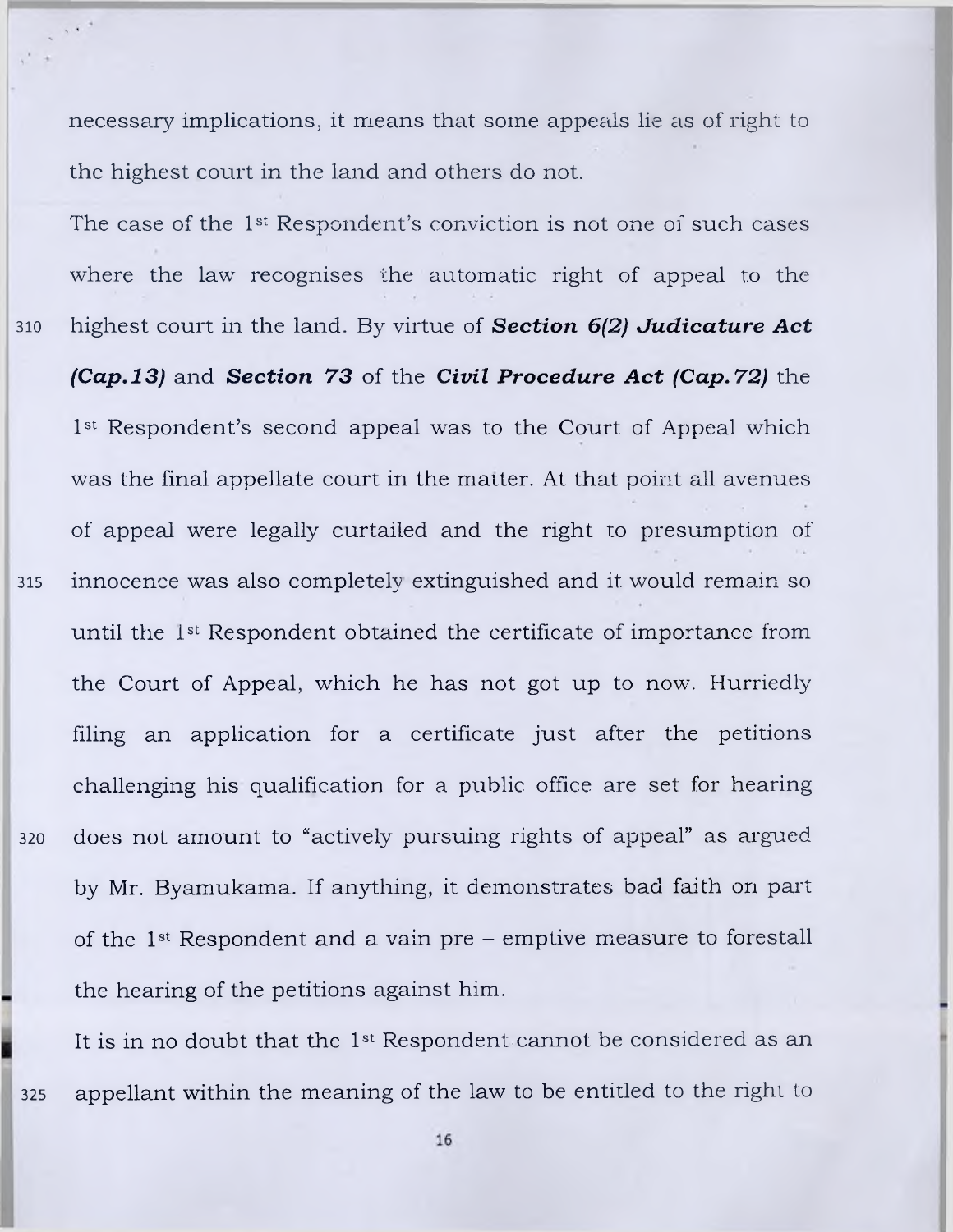the presumption of innocence within the context of the *Mugisha Gregory case* (supra). He is purely and simply a convict for the offences stated, and the provisions of *Section 46* (supra) apply with full force.

330 *I* Needles to emphasise, that in enacting *Section 46(supra),* the Legislature was acutely alive to the procedure and rights of appeal ! of a convicted person, but they choose only to state as follows;

*"A person who is convicted on an offence under section 2, 3,4, shall be disqualified from holding a public* **<sup>335</sup>** *office for a period of ten years ..."*

 $\mathbf{v}$  ,  $\mathbf{v}$ 

The Legislature only considered conviction at the time it is rendered, and not whether a convict has appealed or might appeal or not. The question whether a convict might or might not appeal the conviction to enforce his rights of appeal is a matter of the 340 convict to determine, but the intention of the Legislative was not to speculate on the course of action a convict might take.

Indeed, also the courts of law cannot be left to speculate what a convicted person might or might not do as regards his constitutional right of appeal after conviction. The constitutional 345 rights of an appellant would not accrue to the 1st Respondent until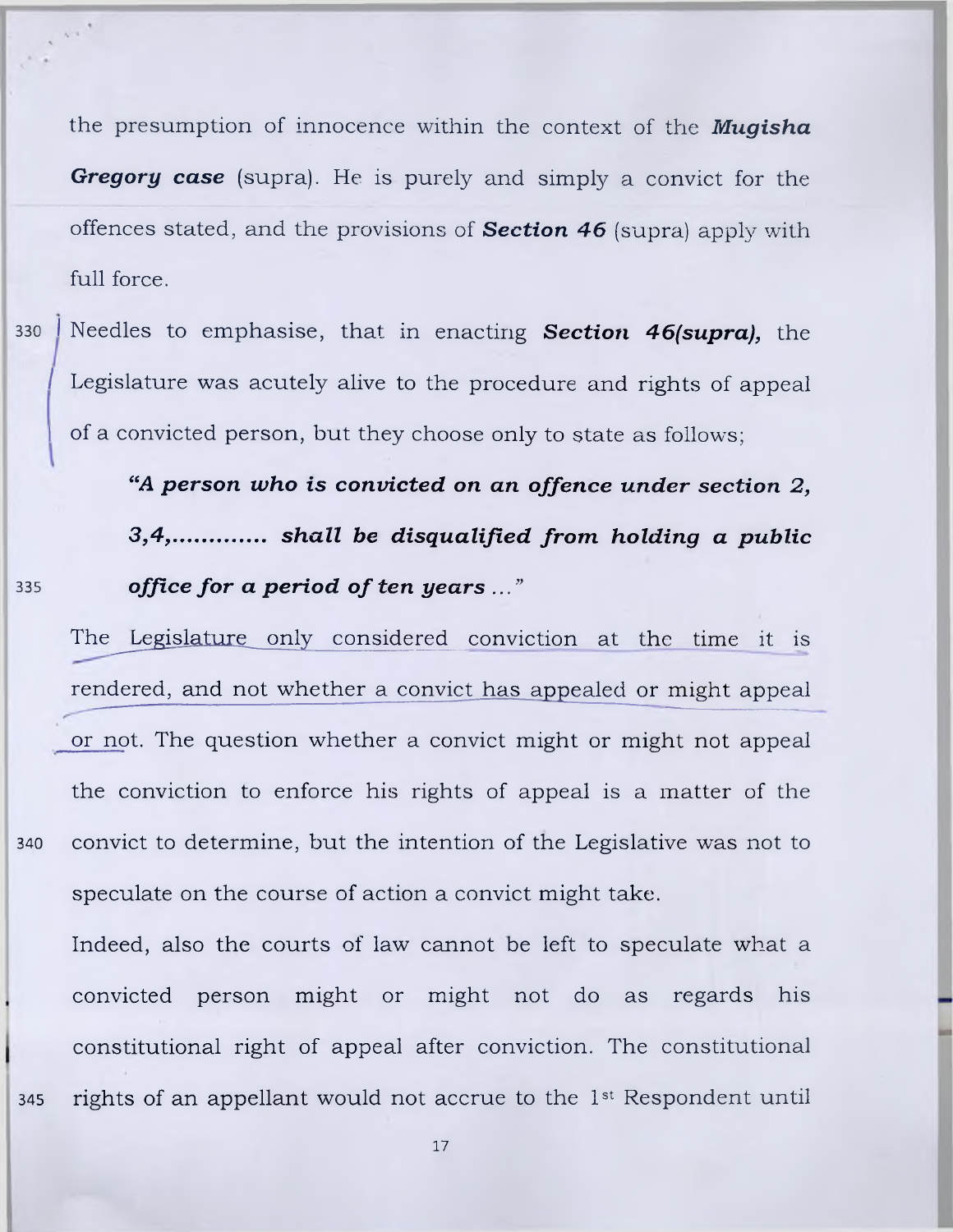he has filed a substantive appeal. Until then, his the status remains that of a convict not of an appellant. Merely filing an application seeking for a certificate in the Court of Appeal does not bestow on him the rights of an appellant. He remains purely a convict.

350 As earlier observed the said application for a certificate of importance has no date fixed for its hearing. To that end, I would tend to agree with Mr. Andrew Lumonya that it was actually filed in bad faith. It was fled only on 30th June, 2016 after the case was adjourned on 28th June, 2016 to enable the 1st Respondent file his 355 answer to the petitions and the hearing was on  $1<sup>st</sup>$  July 2016. It is apparently clear that the filing of the application was intended merely to bolster the 1st Respondent's argument that he is actively pursuing his rights of appeal. This court is, nevertheless, very alert to the maneuver and acutely recognises that there is no substantive 360 appeal lodged that lies to the Supreme Court. This court therefore cannot speculate whether or not the 1st Respondent will pursue the application or not. I find that the issue under consideration is not premature. The net effect is that the 1st Respondent was not qualified for nomination at the time of election as LCV Chairman,

365 Busia District. This renders his election null and void.

 $\sim$   $^{-1}$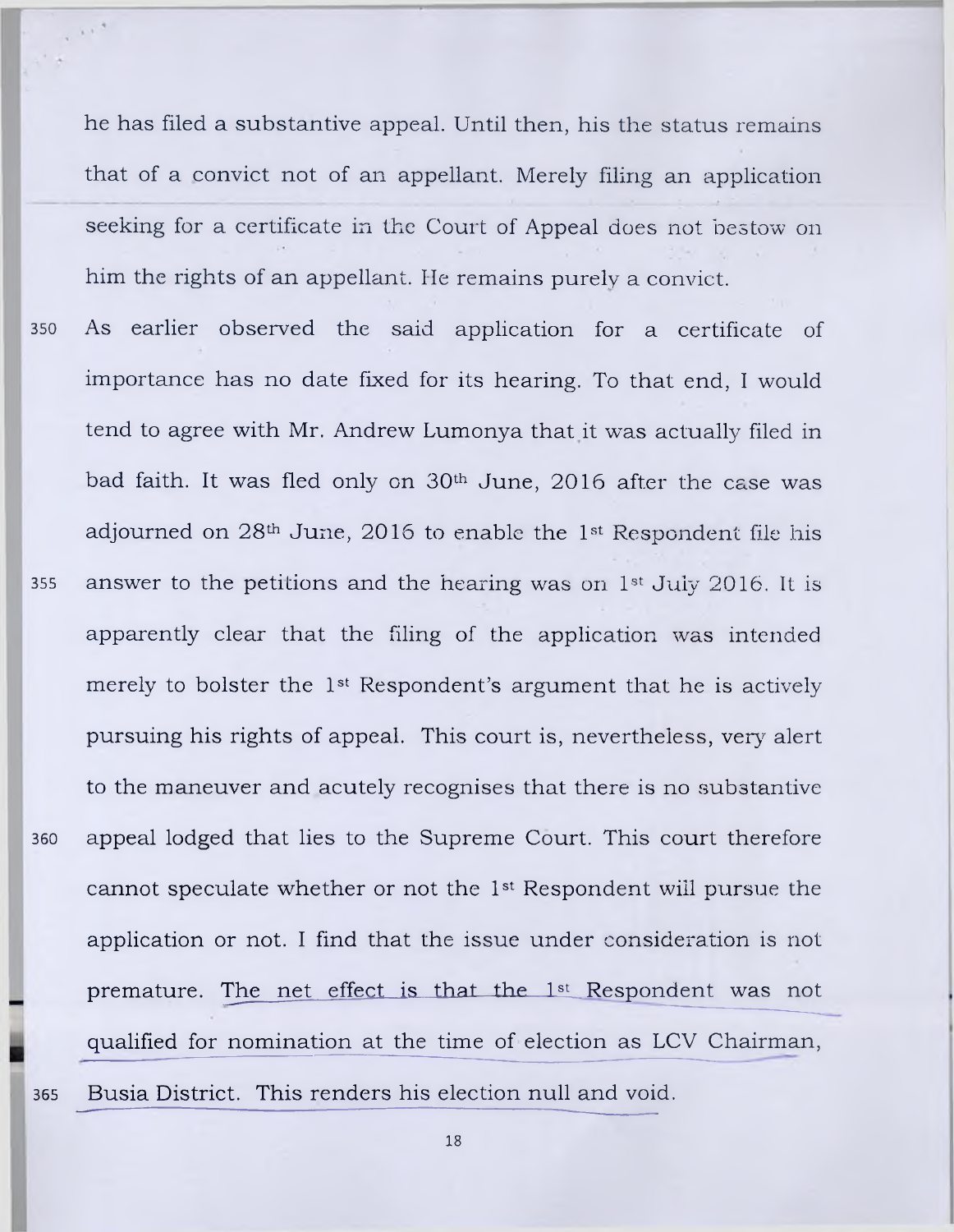Regarding the 2nd Respondent, I am not persuaded by argument that it was never notified of the conviction and sentence of the 1st Respondent to take necessary steps to disqualify him from nomination for elections. In the first place, the record is awash with 370 several correspondences; *Annexture I and J* to the affidavit of Ms. Irene Mulyagonja Kakooza, the Inspector General of Government. She clearly brought out all the facts bearing on the 1st Respondent's conviction and sentence to the attention of the Chairman Electoral Commission who acknowledged receipt of the same on  $12<sup>th</sup>$ 375 February 2016. This is as regards Petition No. 19 of 2016.

Under Petition No. 18 of 2016, *Annexture F* to the affidavit in support of the petition of the Oundo Sowedi shows that the Chairman Electoral Commission was aware of the complaint by IGG about nomination of the 1st Respondent. The Chairman Electoral 380 Commission even wrote to the Returning Officer Busia Electoral District over the same issue asking for a response to the concerns raised by IGG, and also indicated in the same letter that the EC would sit on 17th February 2016 at 12:00 noon to determine the same issue. The "received" stamp shows the Returning Officer 385 acknowledged receipt of the same. *Annexture D* to the same affidavit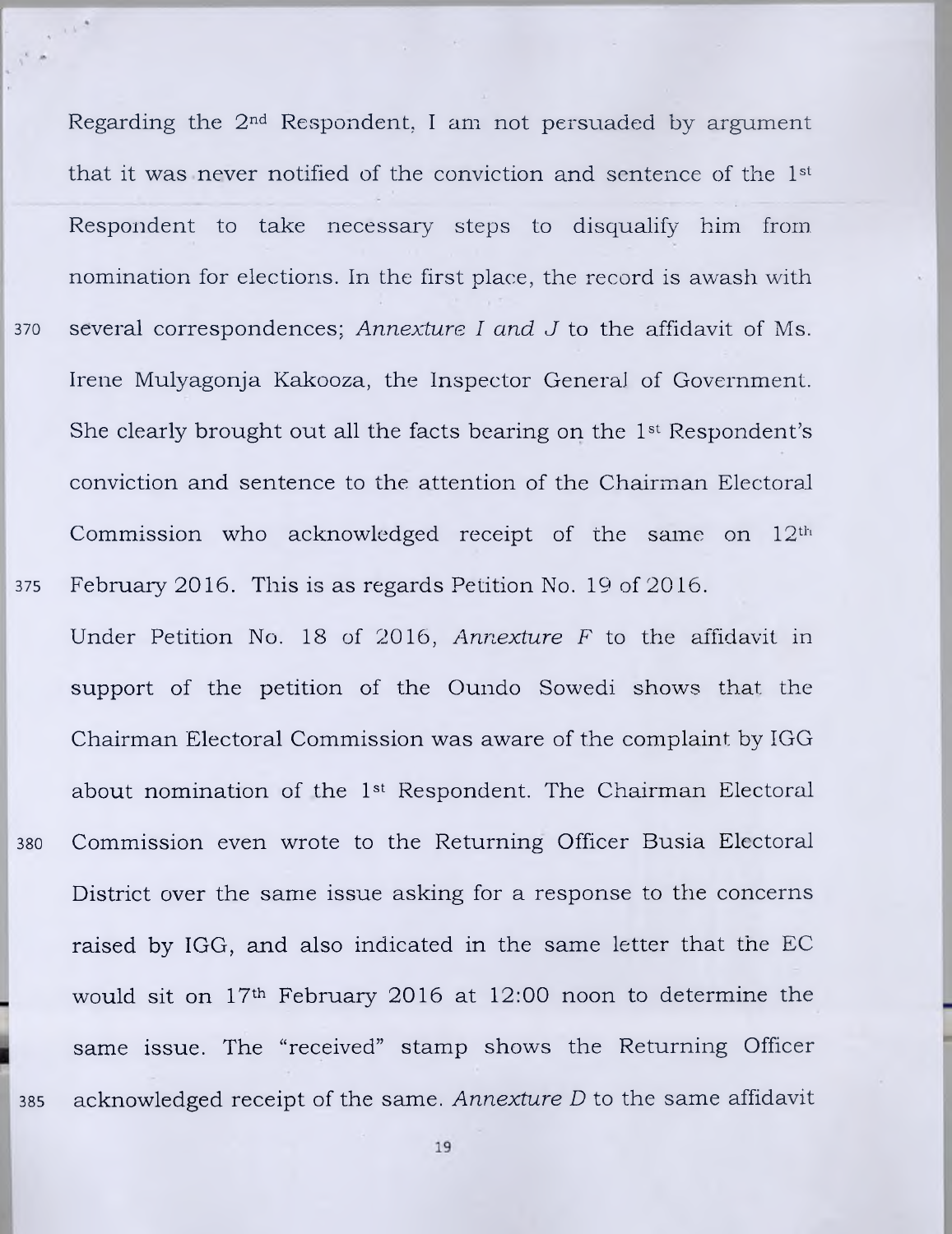**390 395** is a letter dated 2nd February, 2016, also written by the Chairman Electoral Commission to one Kivumbi Mary N. who had also written to the EC complaining and bringing to its attention facts challenging the nomination of the 1st Respondent. The Chairman EC informed Kivumbi that at its special meeting held on 27th January, 2016, the EC upheld the Returning Officer's decision to nominate candidate the 1st Respondent. The Chairman claimed that the 1st Respondent had complied with the statutory nomination requirements under **Section 111 of the Local Government's Act** *(supra).*

There is also the evidence in *Annexure "F"* to the affidavit of Ms. Irene Mulyagonja in Petition No. 18 of 2016. It is a copy of letter dated 6th October, 2014 written by the Chief Administrative Officer, Busia District to the EC Chairman, who received it on 15th October, 2014. It confirmed to the Chairman EC that the 1st Respondent had vacated office upon being convicted and sentenced. In fact in *Annexture "B"* to the affidavit of Hasubi Deogratious Njoki in Petition No. 19 of 2016 dated 5<sup>th</sup> November, 2014, it shows that a by-election was conducted by 2nd Respondent to fill the vacant seat of Busia LCV chairman after the 1st Respondent had vacated it

**405**

**400**

 $\tau$  ).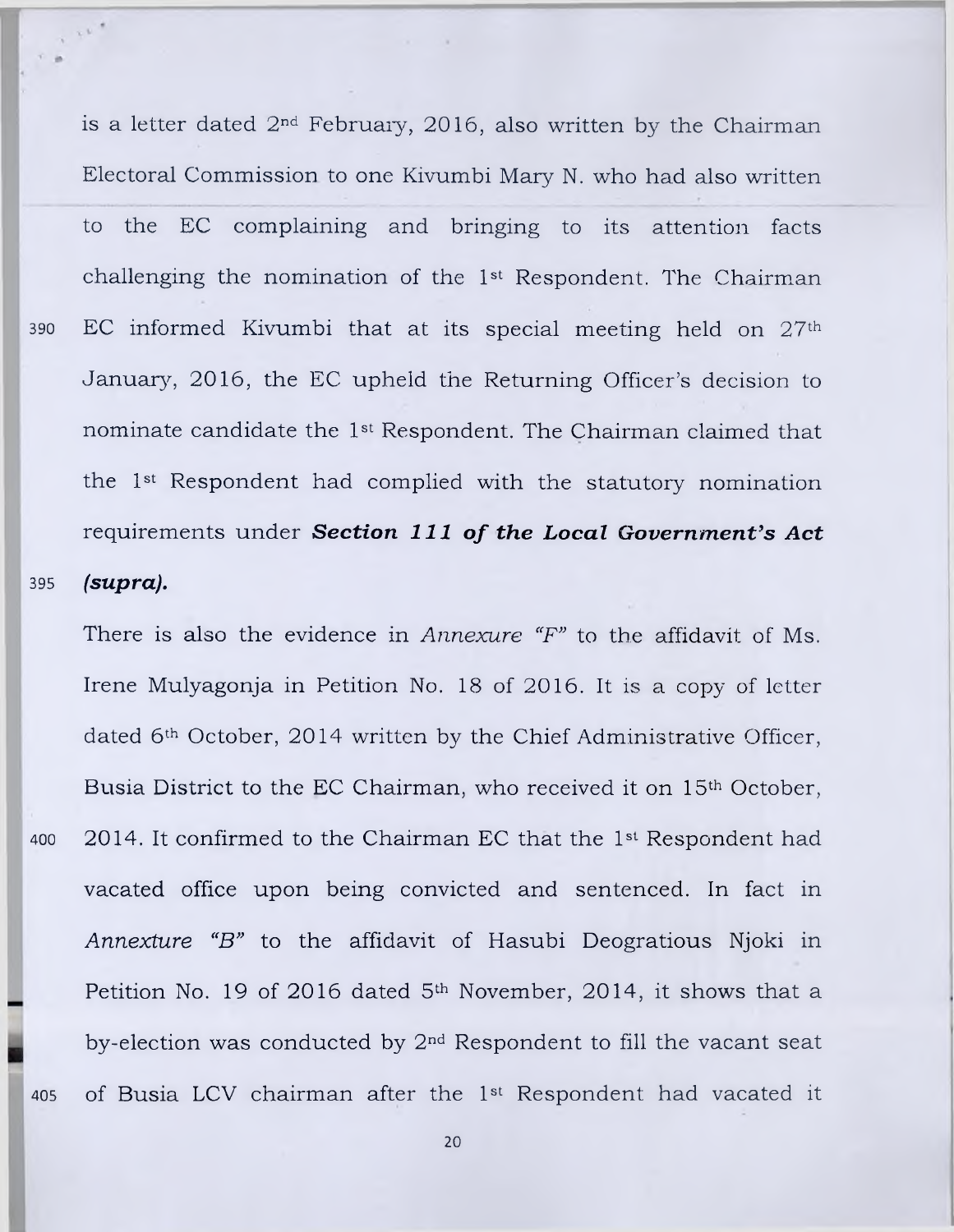upon conviction by court of the above stated offences. Also to note is that the EC of the NRM Party refused to nominate the 1st Respondent as its flag bear after heeding the warning of the IGG. This prompted the 1st Respondent to seek nomination on an 410 independent ticket; all of which the 2<sup>nd</sup> Respondent was acutely aware of.

Therefore, the argument that the  $2<sup>nd</sup>$  Respondent was not informed or not aware of the 1st Respondent's disqualifying factors is simply not true. The 2nd Respondent was well informed and very much **<sup>415</sup>** aware, but instead went ahead to allow the nomination and election of the 1st Respondent. This was against the warning especially issued by IGG that such an act would cost the Government money. I cannot agree more. The 2nd Respondent being a well legally advised institution ought to have known better; even without the 420 IGG's warning that allowing the nomination and election of the 1st Respondent against conviction as a criminal would cause financial loss to the tax payers. It did and the 2nd Respondent cannot escape the blame. I find that the 2nd Respondent was aware but went on to nominate the 1st Respondent. It acted illegally and in contravention